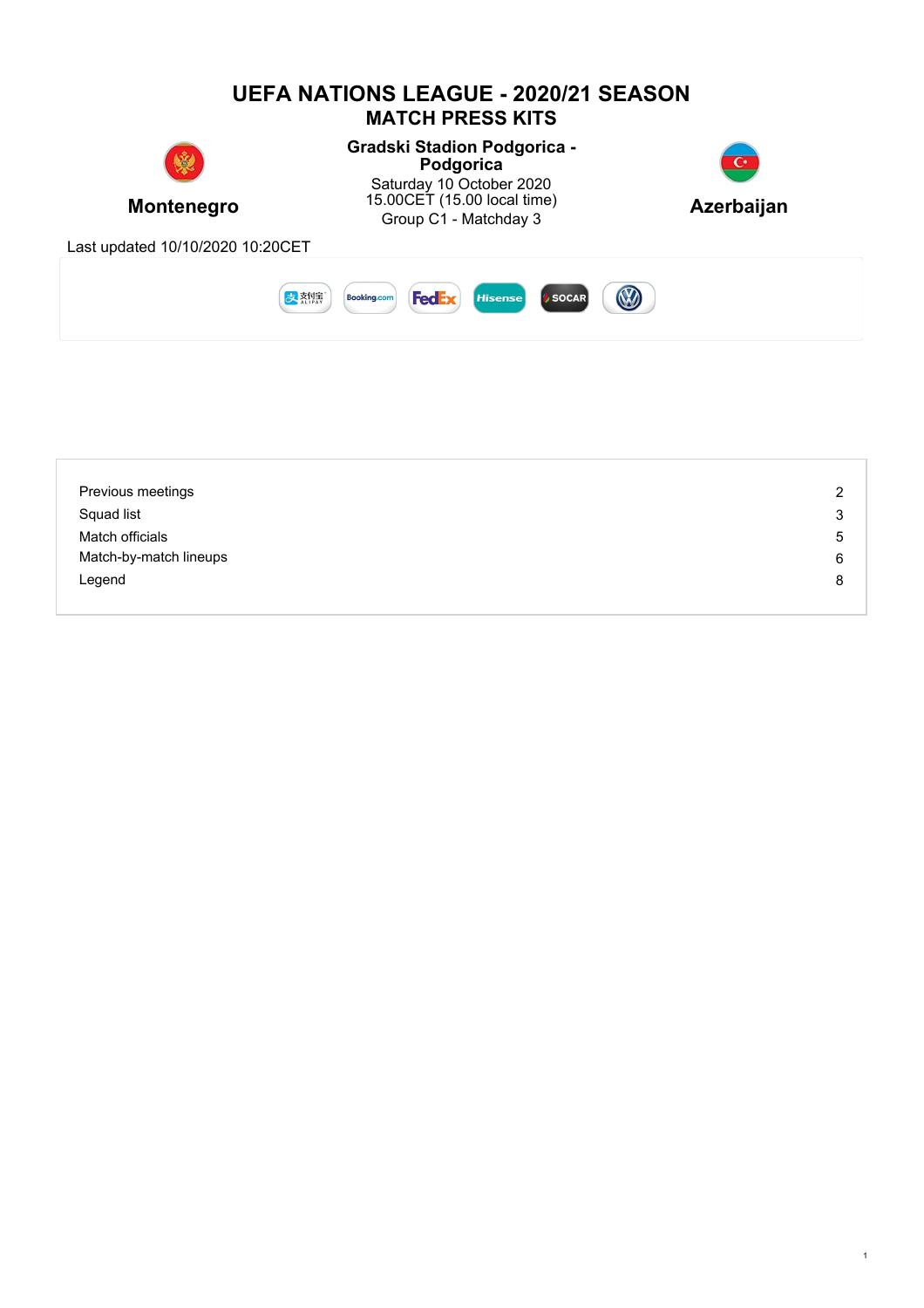# **Previous meetings**

## **Head to Head**

|              |      | Qualifying |  |      |  | <b>Final</b> | tournament |                                                                                 | <b>Total</b> |  |  |
|--------------|------|------------|--|------|--|--------------|------------|---------------------------------------------------------------------------------|--------------|--|--|
|              | Home |            |  | Away |  |              |            |                                                                                 |              |  |  |
|              |      |            |  |      |  |              |            | PId W D L PId W D L PId W D L PId W D L GF GA                                   |              |  |  |
| <b>Total</b> |      |            |  |      |  |              |            |                                                                                 |              |  |  |
| Montenegro   |      |            |  |      |  |              |            | $- - - - - - - - - - + + 1 1 0 0 2 0$                                           |              |  |  |
| Azerbaijan   |      |            |  |      |  |              |            | $- \   -   -   -   -   -   -   -   -   -   -   -   -   - 1   0   0   1   0   2$ |              |  |  |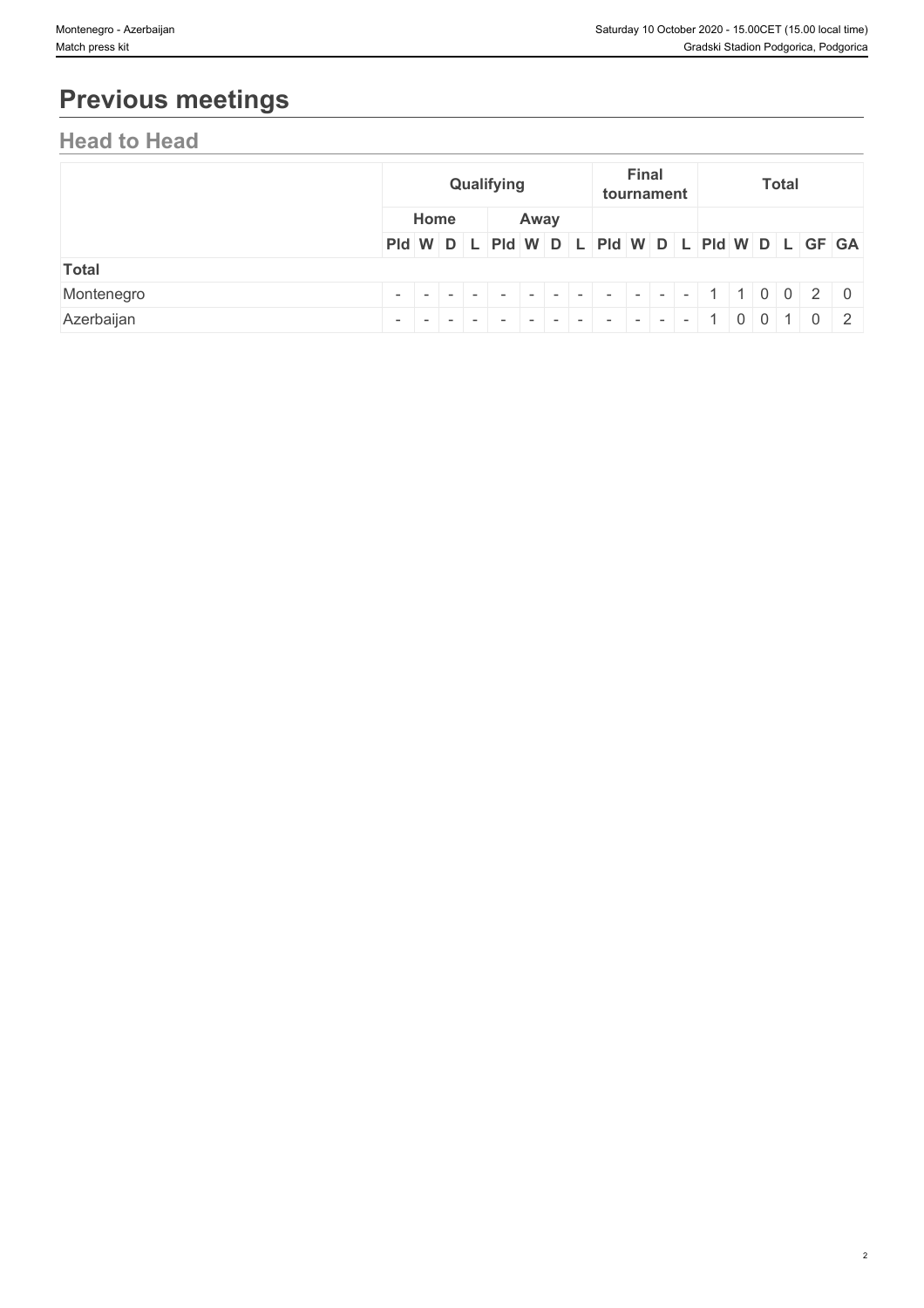# **Squad list**

### **Montenegro**

|                        |               |     |                               |                          | League phase        |                     |  |
|------------------------|---------------|-----|-------------------------------|--------------------------|---------------------|---------------------|--|
| No. Player             | <b>DoB</b>    | Age | Club                          | D                        | Pld Gls             |                     |  |
| <b>Goalkeepers</b>     |               |     |                               |                          |                     |                     |  |
| Danijel Petković       | 25/05/1993 27 |     | Angers                        | $\overline{\phantom{a}}$ | $\mathsf{O}\xspace$ | $\boldsymbol{0}$    |  |
| 12 Milan Mijatović     | 26/07/1987 33 |     | <b>MTK</b>                    | $\bar{\phantom{a}}$      | $\overline{2}$      | $\overline{0}$      |  |
| 13 Miloš Dragojević    | 03/02/1989 31 |     | Budućnost<br>Podgorica        |                          | $\overline{0}$      | $\overline{0}$      |  |
| <b>Defenders</b>       |               |     |                               |                          |                     |                     |  |
| 2 Risto Radunović      | 04/05/1992 28 |     | Astra                         | $\overline{\phantom{a}}$ | $\mathsf{O}\xspace$ | $\mathsf 0$         |  |
| 3 Aleksandar Šofranac  | 21/10/1990 29 |     | Sutjeska                      | $\overline{\phantom{a}}$ | $\mathsf{O}$        | $\mathbf 0$         |  |
| 5 Darko Bulatović      | 05/05/1989 31 |     | Sutjeska                      | $\blacksquare$           | 0                   | $\overline{0}$      |  |
| 6 Igor Vujačić         | 08/08/1994 26 |     | Partizan                      | $\sim$                   | $\overline{2}$      | $\mathsf 0$         |  |
| 20 Momcilo Raspopović  | 18/03/1994 26 |     | Rijeka                        | $\star$                  | $\sqrt{2}$          | $\overline{0}$      |  |
| 22 Marko Simić         | 16/06/1987 33 |     | Liepāja                       | $\overline{\phantom{a}}$ | $\overline{0}$      | $\boldsymbol{0}$    |  |
| <b>Midfielders</b>     |               |     |                               |                          |                     |                     |  |
| 4 Nikola Vukčević      | 13/12/1991 28 |     | Levante                       | $\overline{\phantom{a}}$ | $\overline{2}$      | $\mathsf 0$         |  |
| 7 Marko Janković       | 09/07/1995 25 |     | Crotone                       | $\equiv$                 | $\mathbf{1}$        | $\mathsf 0$         |  |
| 8 Marko Bakić          | 01/11/1993    | 26  | Mouscron                      | $\star$                  | $\overline{2}$      | $\mathsf{O}\xspace$ |  |
| 14 Deni Hočko          | 22/04/1994 26 |     | Mouscron                      | $\overline{\phantom{a}}$ | $\mathsf{O}\xspace$ | $\mathsf 0$         |  |
| 15 Marko Vukčević      | 07/06/1993 27 |     | <b>FK</b>                     |                          | $\mathsf{O}\xspace$ | $\mathbf 0$         |  |
|                        |               |     | Podgorica                     |                          |                     |                     |  |
| 16 Branislav Janković  | 08/02/1992 28 |     | Sutjeska                      | $\blacksquare$           | 0                   | $\mathsf 0$         |  |
| 18 Nebojša Kosović     | 24/02/1995 25 |     | Kairat                        | $\overline{\phantom{a}}$ | $\overline{2}$      | $\mathsf 0$         |  |
| 19 Milos Raičković     | 02/12/1993 26 |     | <b>Budućnost</b><br>Podgorica |                          | 0                   | $\mathbf 0$         |  |
| 21 Aleksandar Boljević | 12/12/1995 24 |     | Standard<br>Liège             | $\star$                  | $\overline{2}$      | $\mathsf 0$         |  |
| <b>Forwards</b>        |               |     |                               |                          |                     |                     |  |
| 9 Dino Islamović       | 17/01/1994    |     | 26 Rosenborg                  |                          | $\overline{2}$      | $\mathsf 0$         |  |
| 10 Stevan Jovetić      | 02/11/1989 30 |     | Monaco                        |                          | $\overline{2}$      | $\overline{2}$      |  |
|                        |               |     | Wisła                         |                          |                     |                     |  |
| 11 Fatos Bećiraj       | 05/05/1988 32 |     | Kraków                        |                          | $\overline{2}$      | $\mathbf{1}$        |  |
| 17 Sead Hakšabanović   | 04/05/1999 21 |     | Norrköping                    | $\overline{\phantom{a}}$ | $2 \mid 0$          |                     |  |
| 23 Igor Ivanović       | 09/09/1990 30 |     | Budućnost<br>Podgorica        |                          | $\boldsymbol{0}$    | $\overline{0}$      |  |
| Coach                  |               |     |                               |                          |                     |                     |  |
| - Faruk Hadžibegić     | 07/10/1957 63 |     |                               | $\overline{\phantom{a}}$ | $2 \mid 0$          |                     |  |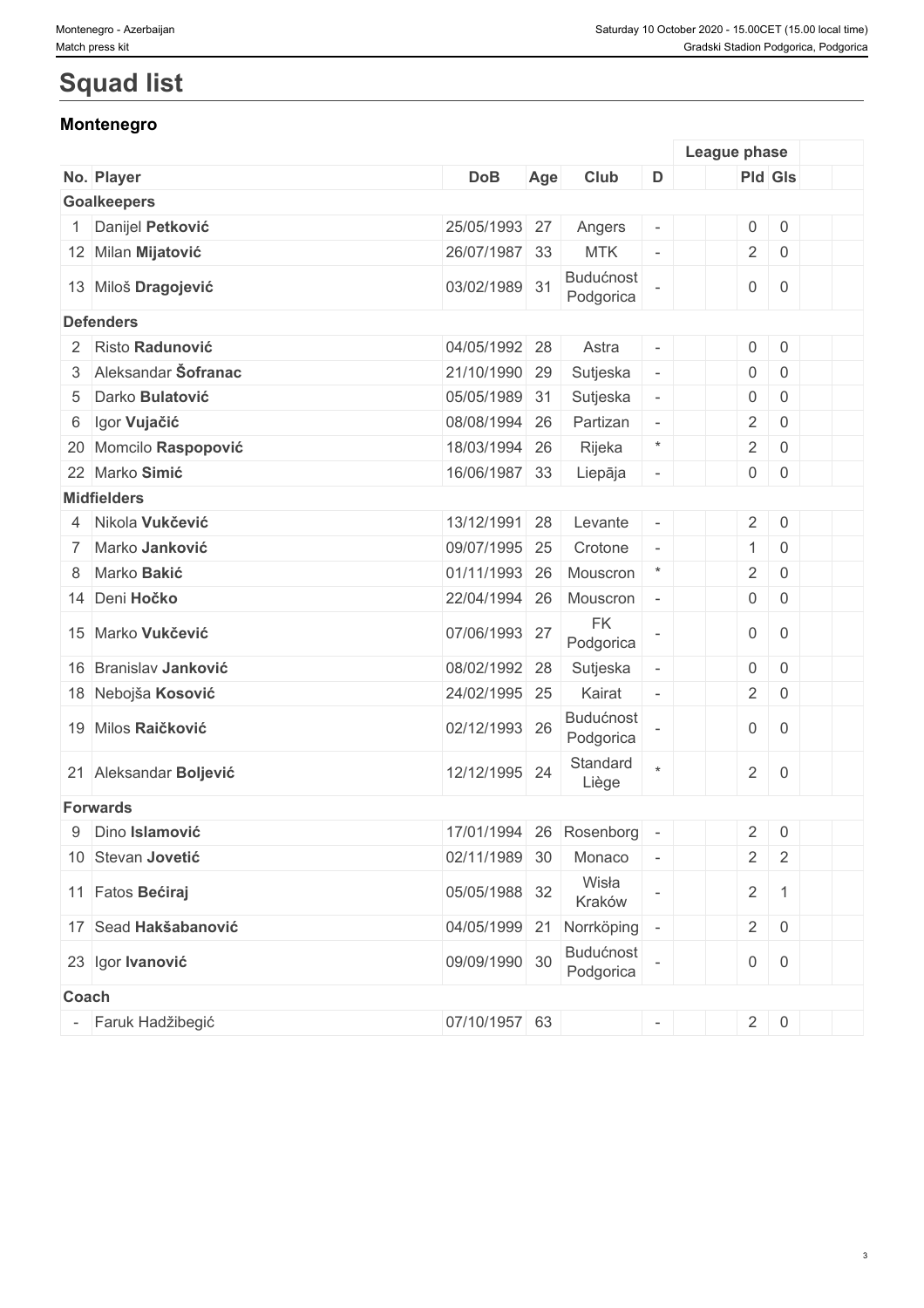### **Azerbaijan**

|       |                             |                        |     |          |                          | League phase        |                |  |
|-------|-----------------------------|------------------------|-----|----------|--------------------------|---------------------|----------------|--|
|       | No. Player                  | <b>DoB</b>             | Age | Club     | D                        | <b>Pld Gls</b>      |                |  |
|       | <b>Goalkeepers</b>          |                        |     |          |                          |                     |                |  |
|       | Emil Balayev                | 17/04/1994             | 26  | Qarabağ  |                          | $\overline{2}$      | $\,0\,$        |  |
|       | 12 Shakhrudin Magomedaliyev | 12/06/1994             | 26  | Qarabağ  | $\overline{\phantom{a}}$ | $\mathsf{O}\xspace$ | $\,0\,$        |  |
|       | 23 Aydin Bayramov           | 18/02/1996 24 Sumqayıt |     |          | $\overline{\phantom{a}}$ | $\mathsf{O}\xspace$ | $\mathbf 0$    |  |
|       | <b>Defenders</b>            |                        |     |          |                          |                     |                |  |
|       | 3 Azer Salahli              | 11/04/1994 26          |     | Keşla    | $\overline{\phantom{a}}$ | $\mathsf{O}\xspace$ | $\,0\,$        |  |
|       | <b>Bahlul Mustafazade</b>   | 27/02/1997 23          |     | Sabah    | $\omega$                 | $\overline{2}$      | $\mathbf 0$    |  |
| 5     | <b>Maksim Medvedev</b>      | 29/09/1989             | 31  | Qarabağ  | $\overline{\phantom{a}}$ | $\overline{2}$      | $\mathbf{1}$   |  |
|       | 13 Abbas Hüseynov           | 13/06/1995             | 25  | Qarabağ  | $\star$                  | $\mathbf{1}$        | $\overline{0}$ |  |
|       | 14 Elvin Badalov            | 14/06/1995 25 Sumqayıt |     |          | $\overline{\phantom{a}}$ | $\mathbf 0$         | $\mathbf 0$    |  |
|       | 15 Badavi Hüseynov          | 11/07/1991             | 29  | Qarabağ  | $\star$                  | $\overline{2}$      | $\mathbf 0$    |  |
|       | 18 Anton Krivotsyuk         | 20/08/1998 22          |     | Neftçi   | $\star$                  | $\overline{2}$      | $\mathbf 0$    |  |
|       | 21 Amin Seydiyev            | 15/11/1998 21          |     | Sabah    | $\bar{a}$                | $\mathsf{O}\xspace$ | $\mathbf 0$    |  |
|       | <b>Midfielders</b>          |                        |     |          |                          |                     |                |  |
|       | 2 Gara Garayev              | 12/10/1992             | 27  | Qarabağ  | $\star$                  | $\overline{2}$      | $\mathbf 0$    |  |
|       | 6 Vugar Mustafayev          | 05/08/1994             | 26  | Sumqayıt | $\overline{\phantom{a}}$ | $\mathbf 0$         | $\mathbf 0$    |  |
|       | 7 Araz Abdullayev           | 18/04/1992             | 28  | Boluspor | $\overline{\phantom{a}}$ | $\overline{2}$      | $\overline{0}$ |  |
| 8     | Joshgun Diniyev             | 13/09/1995             | 25  | Sabah    | $\overline{\phantom{a}}$ | $\mathbf{1}$        | $\overline{0}$ |  |
|       | 10 Rahim Sadikhov           | 18/07/1996 24 Sumqayıt |     |          | $\overline{\phantom{a}}$ | $\mathbf{1}$        | $\overline{0}$ |  |
|       | 16 Elvin Jamalov            | 04/02/1995 25          |     | Zirä     | $\overline{\phantom{a}}$ | $\overline{2}$      | $\mathbf 0$    |  |
|       | 17 Rahman Hajiyev           | 25/07/1993 27          |     | Keşla    | $\overline{\phantom{a}}$ | $\mathsf{O}\xspace$ | $\mathbf 0$    |  |
|       | 20 Ismayil İbrahimli        | 13/02/1998 22          |     | Qarabağ  |                          | $\mathbf 0$         | $\overline{0}$ |  |
|       | <b>Forwards</b>             |                        |     |          |                          |                     |                |  |
|       | 9 Ali Ghorbani              | 18/09/1990             | 30  | Sumqayıt | $\overline{\phantom{a}}$ | $\mathsf{O}\xspace$ | $\,0\,$        |  |
|       | 11 Ramil Sheydaev           | 15/03/1996 24          |     | Sabah    | $\omega$                 | $\overline{2}$      | $\mathbf{1}$   |  |
|       | 19 Namik Alaskarov          | 03/02/1995 25          |     | Neftçi   | $\overline{\phantom{a}}$ | $\overline{2}$      | $\overline{0}$ |  |
|       | 22 Mirabdulla Abbasov       | 27/04/1995 25          |     | Neftçi   | $\equiv$                 | 0                   | $\overline{0}$ |  |
| Coach |                             |                        |     |          |                          |                     |                |  |
|       | Giovanni de Biasi           | 16/06/1956 64          |     |          |                          | $\overline{2}$      | $\mathbf 0$    |  |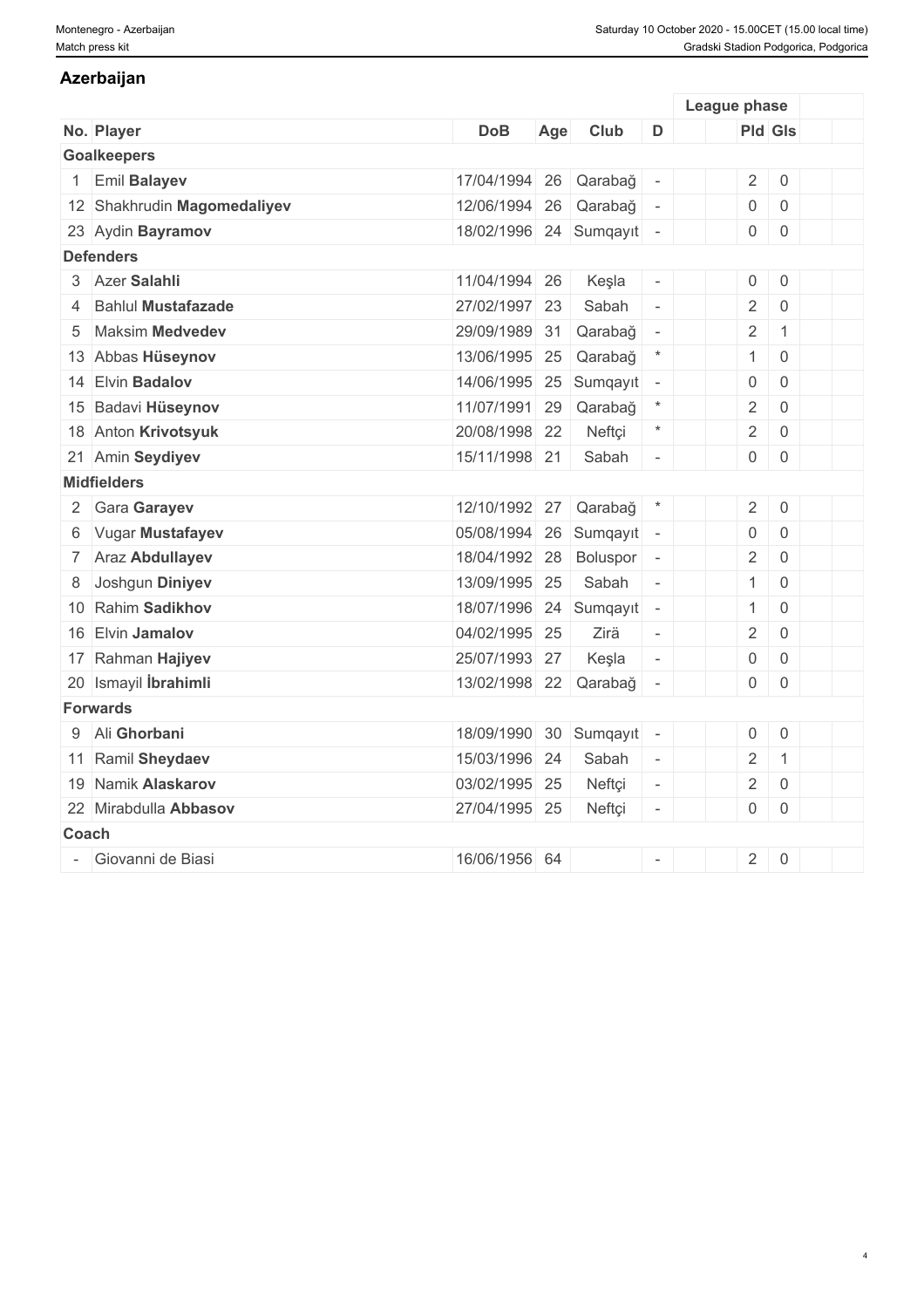# **Match officials**

| <b>Referee</b>            | Ricardo de Burgos Bengoechea (ESP)                 |  |
|---------------------------|----------------------------------------------------|--|
| <b>Assistant referees</b> | Roberto del Palomar (ESP), Pau Cebrián Devís (ESP) |  |
| <b>Fourth official</b>    | Xavier Estrada Fernandez (ESP)                     |  |
| <b>UEFA Delegate</b>      | Igor Radojčić (SRB)                                |  |
| UEFA Referee observer     | Stefan Messner (AUT)                               |  |
|                           |                                                    |  |

### **Referee**

| Name                                        | of birth<br>Dat    | <b>UEFA</b><br>matches |
|---------------------------------------------|--------------------|------------------------|
| Ricardu<br>e Burgos Bengoechea<br><b>OP</b> | '03/1986<br>16/U3/ | ιU                     |

## **UEFA Nations League matches between the two teams**

No such matches refereed

## **Other matches involving teams from either of the two countries involved in this match**

No such matches refereed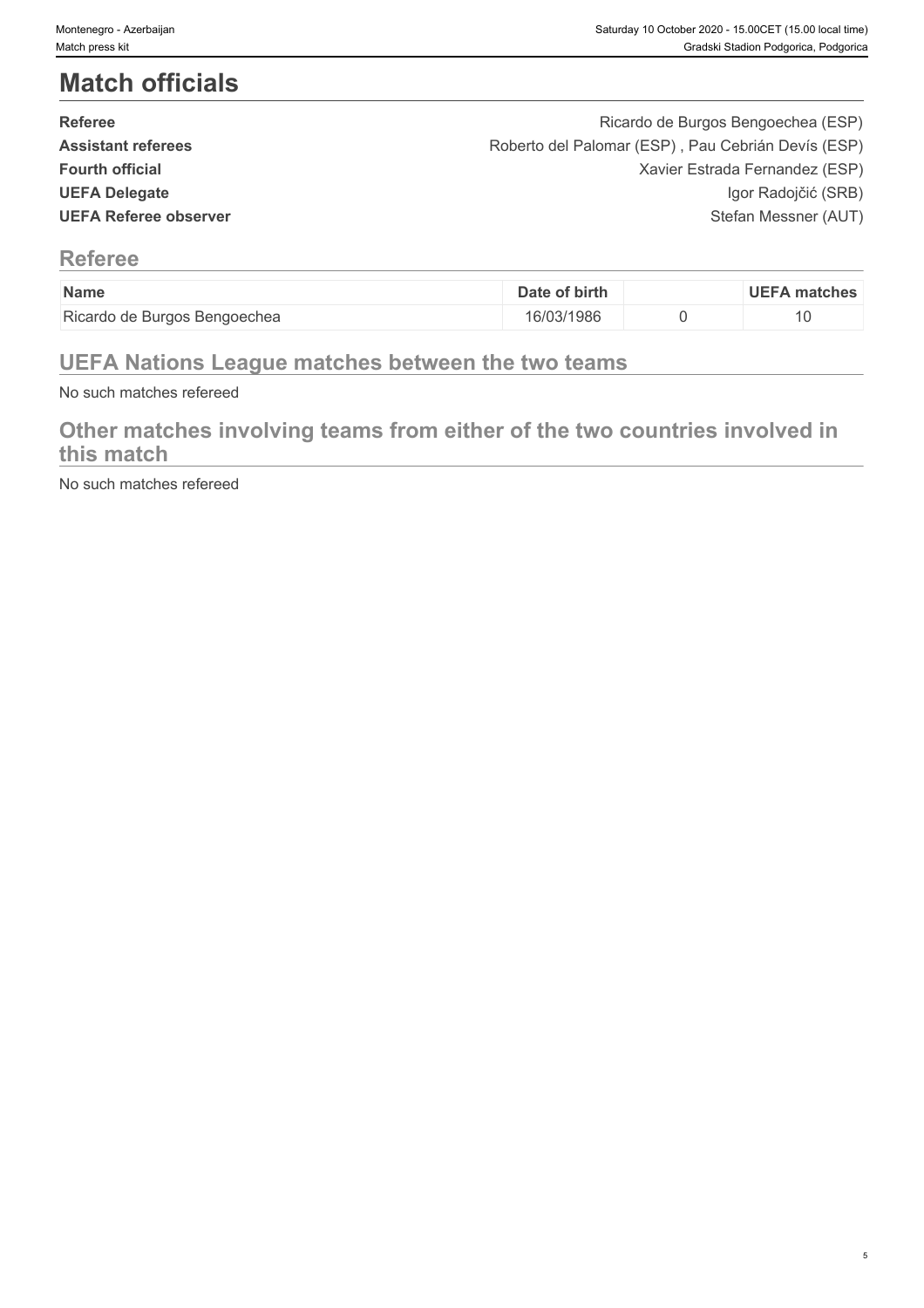## **Match-by-match lineups**

### **Montenegro**

#### **UEFA Nations League - Group stage – final tournament**

#### **Group C1**

| Team       | Pid W D L GF GA Pts |               |  |  |  |
|------------|---------------------|---------------|--|--|--|
| Montenegro |                     | 22000306      |  |  |  |
| Luxembourg |                     | $2$ 101223    |  |  |  |
| Azerbaijan |                     | 2 1 0 1 2 2 3 |  |  |  |
| Cyprus     |                     | 2002030       |  |  |  |

#### **Matchday 1** (05/09/2020)

**Cyprus 0-2 Montenegro**

**Goals:** 0-1 Jovetić 60, 0-2 Jovetić 73 **Montenegro:** Mijatović, Raspopović, Vujačić, N. Vukčević (75 Šćekić), Bakić, Bećiraj (46 Jovetić), Savić, Hakšabanović, Kosović (57 Islamović), Boljević, Marušić

#### **Matchday 2** (08/09/2020)

**Luxembourg 0-1 Montenegro Goals:** 0-1 Bećiraj 90+3 (P) **Montenegro:** Mijatović, Raspopović, Vujačić, N. Vukčević, Islamović (75 Bećiraj), Jovetić (62 Bakić), Savić, Hakšabanović, Kosović, Boljević (71 Janković), Marušić

#### **Matchday 3** (10/10/2020)

Montenegro-Azerbaijan

#### **Matchday 4** (13/10/2020)

Montenegro-Luxembourg

#### **Matchday 5** (14/11/2020)

Azerbaijan-Montenegro

#### **Matchday 6** (17/11/2020)

Montenegro-Cyprus

**Azerbaijan**

#### **UEFA Nations League - Group stage – final tournament**

#### **Matchday 1** (05/09/2020)

**Azerbaijan 1-2 Luxembourg**

**Goals:** 1-0 Sheydaev 43, 1-1 Krivotsyuk 48 (og) , 1-2 Rodrigues 72 (P) **Azerbaijan:** Balayev, Garayev, Mustafazade, Medvedev, Alaskarov (67 Nagiev), Emreli, Sheydaev (58 Ren. Dadaşov ), B. Hüseynov, Jamalov, Krivotsyuk, Khalilzade (78 А. Abdullayev)

#### **Matchday 2** (08/09/2020)

**Cyprus 0-1 Azerbaijan Goals:** 0-1 Medvedev 29 **Azerbaijan:** Balayev, Garayev, Mustafazade, Medvedev, Sheydaev, A. Hüseynov, B. Hüseynov, Jamalov (59 Diniyev), Krivotsyuk, Khalilzade (64 А. Abdullayev), Sadikhov (77 Alaskarov )

**Matchday 3** (10/10/2020) Montenegro-Azerbaijan

**Matchday 4** (13/10/2020) Azerbaijan-Cyprus

**Matchday 5** (14/11/2020) Azerbaijan-Montenegro

**Matchday 6** (17/11/2020)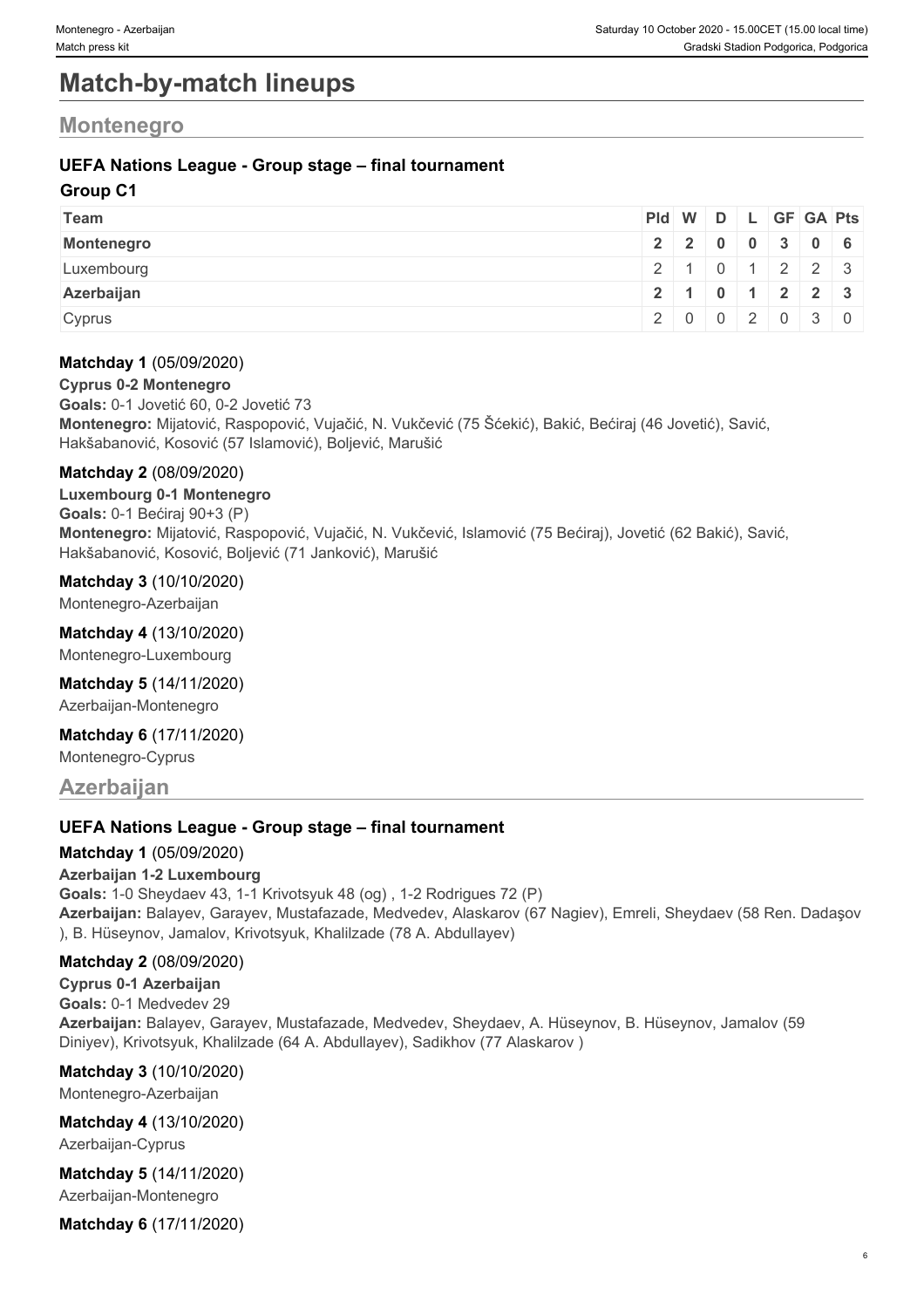Luxembourg-Azerbaijan

7